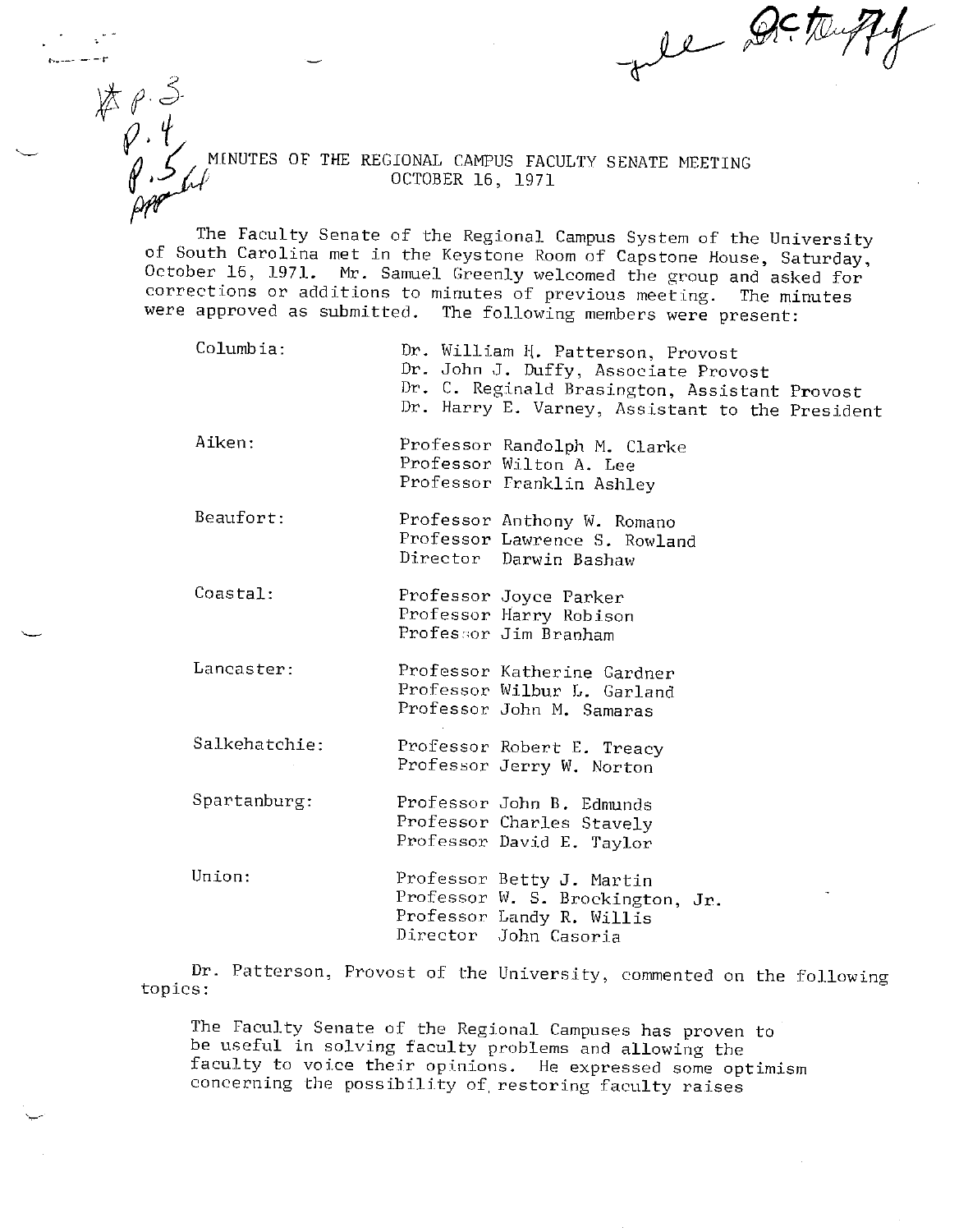affected by the freeze. He noted that he and Dr. Duffy had attempted this year to bring salaries on the regional campuses to a level comparable to those on the main campus for faculty who teach the freshman and sophomore courses primarily. Dr. Duffy thanked the group for their efforts in the Faculty Training Institute stating that our faculty is now better prepared to deal with minority groups than it had been S or 6 years ago.

Dr. Brasington told the group he had recently been in Wisconisn to review their Law Enforcement Program. He said the Regional Campuses should build A.D. programs on bacculareate foundations with 75% to 80% bacculareate credit. There are monies in both the in-service and preservice **law** enforcement program. We want the program to be entirely transferable so that the students can continue at the main campus for a four-year degree and even work through a master's degree if desired. He stated the Regional Campus System should make efforts to get out of terminal work as soon as possible so that eventually we w:i.11 have no 2-year terminal programs.

Wilbur Garland from Lancaster asked about General Studies' programs versus 4-year programs, i.e., Early Childhood Education. "Bacculareate freshmen and sophomores are kept away from meaningful experiences in certain areas. We need a curriculum for freshmen and sophomores giving depth and breadth for the first 2 years and greater depth and breadth for the last two years. South Carolina will get an Early Childhood Education Program of \$7,500,000 for Child Development Centers each year for the next three years: the centers should begin January, 1972. There are teachers at Kingstree who work half days as teacher aides and go to class half days. All levels of teachers who need training can earn up 18 hours of graduate credit from a Regional Campus. He stated we need to work on getting away from the Regional Campus concept and acquire the role of Regional Colleges. He has been working to coordinate 30 instistutions including Virginia, North Carolina and South Carolina through the Southern Regional Education Board who have two-year programs. They are working on a program in which \$2,000,000 a year for three years will be funded for faculty in these institutions to hold joint appointments and be allowed to cross state lines. They are working on a two-year, four-year and master's program to train para-professional counselors,'' Dr. Brasington stated.

Mr. Greenly asked that the senators from each campus decide which of the three committees they wish to serve and notify Dr. Brasington The committees are as follows:

- 1. Courses, Curriculum, Admission and Educational Programs Committee<br>2. Faculty Welfare and Related Matters Committee
- Faculty Welfare and Related Matters Committee
- 3. Library Committee

The committees should then meet and elect a chairman.

Old business was discussed as follows:

Harry Robison of Coastal read a letter from C. D. Sullivan also of Coastal regarding the amendments to the amendments on the proposed Regional Campus Faculty Manual.

 $- 2 -$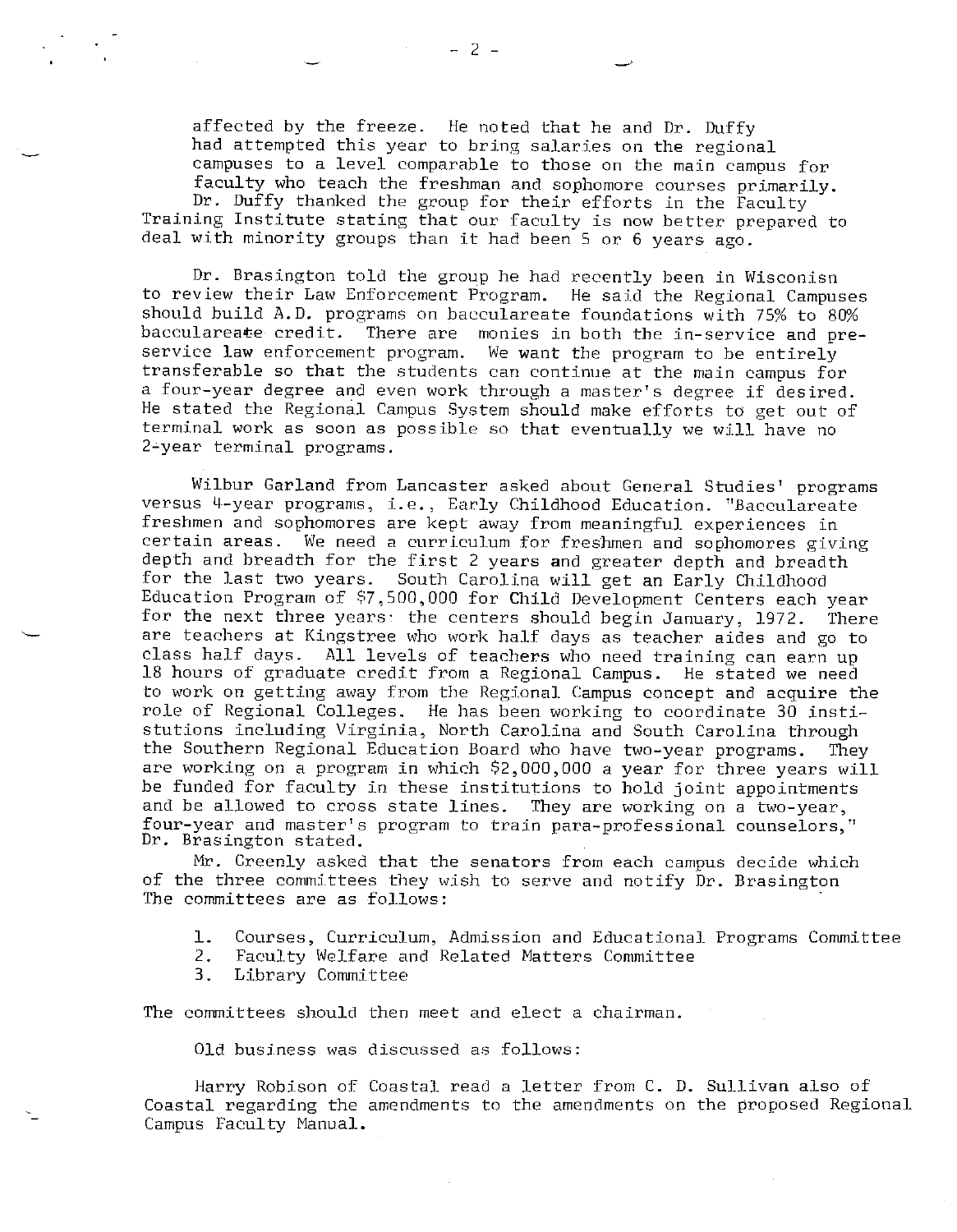-·

The Faculty Manual states the normal work load is 12 semester hours, however, this represents a higher work load. Discussion arose regarding the missing page of the amendments. It was established that the campuses did not react to these revisions because they were waiting to receive the missing page. Dr. Duffy stated the amendments would be mailed again and suggested they be discussed at next Regional. Campus Faculty meeting. He asked for reactions to Dr. Sullivan's letter.

John Edmunds of Spartanburg objected to Coastal's recommendation that instructors receive tenure after 6 years. In response to a question concerning the qualifications required for promotion to assistant professor Dr. Duffy pointed· out that the instructor must hold a master's degree and 1ave taught satisfactorily for at least 2 years if he had no experience Lelsewhere. At the end of six years an individual would probably be<br>terminated had he not been promoted.

Harry Robison of Coastal raised the question, if everyone after six years of teaching is on tenure would they then be promoted to assistant  $professor?$  He further asked if this was feasible.

John Edmunds of Spartanburg stated that it would be a mistake if Columbia stood in the way of qualified people becoming assistant professors.

Mr. Edmunds also stated that the work load should be specified in the Faculty Manual. Dr. Duffy said the average load is  $12.4$  semester hours in the Regional Campus system. Dr. Duffy said everyone at Coastal<br>has a 12 hour load and this is true of most of the larger campuses. The has a 12 hour load and this is true of most of the larger campuses. Faculty Manual has been left vague so that it would not tie the hands of the small campus directors. William Brockington of Union\_stated the Union campus will split the load by teaching l.2 semester.hours one semester and 15 the next semester, making a total of 27 semester hours for the school **ear.** 

I Mr. Robison po:inted out that teaching 12 semester ft.ours involves the expenditure of many more hours than it seems; in addition to class hours there are preparations, grading papers, committee service, etc. Darwin Bashaw of Beaufort pointed out that persons teaching lab sessions will put in more than 12 semester hours in the classroom. Dr. Duffy quoted the manual as "the number of hours may not exceed 15 semester hours," students and class level of course. JThe normal load is 12 semester hours.

**4**  Mr. Greenly asked for a show of hands preferring 12 hours and a show of hands preferring 15 semester hours. The majority favored 12 hours. Dr. Duffy said to quote 12 semester hours to the general public would be misunderstood. There is a great deal beyond the 12 semester hours including preparation, counseling, committee memberships, and other  $\alpha$ ctivities which probably represents a total of 40 to 60 hours a week.

*~--------------,/* /

/ *\_,/* 

,/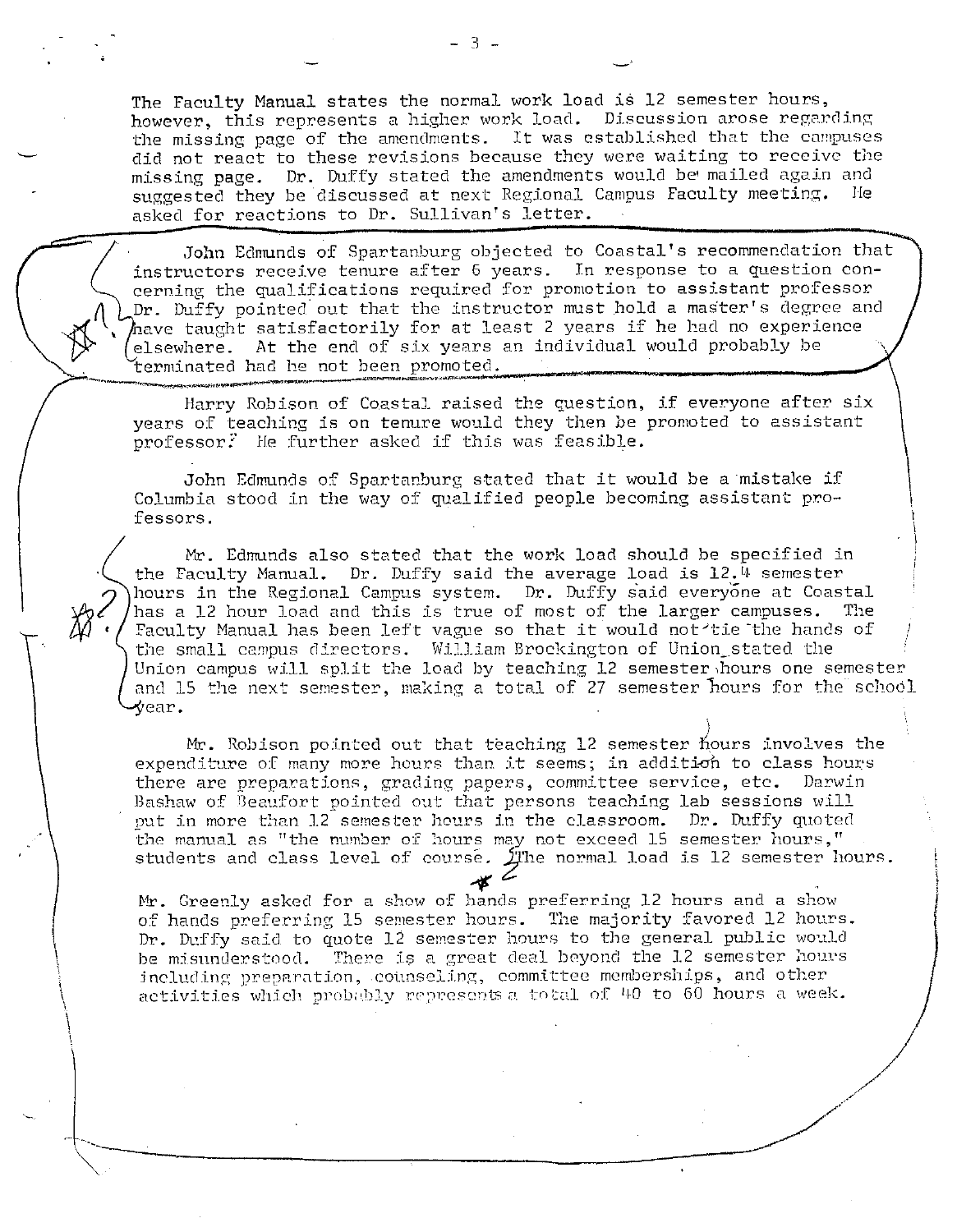Charles Stavely of Spartanburg said the persons who are division coordinators are overworked and should have reduced teaching loads; they need to be patted on the back with possibly an increase in salary.

-·

David Taylor of Union said the directors should have the leeway to make the decision in reducing a teacher's load.

Dr. Duffy said the central office looks at it from the statistical viewpoint. The director should make the personal decisions. Will The director should make the personal decisions. Wilbur Garland requested the Senate clarify the time to schedule Regional Campus Senate meetings.

Mr. Edmunds requested that a copy of faculty manual revisions be sent to the campuses. All faculty at Spartanburg do not have a faculty manual. Dr. Duffy requested each campus notify his office as to how many Faculty Manuals they need.

Franklin Ashley of Aiken made the motion that members of the Faculty Senate be restricted to the faculty members not involved in administration. This is to exclude directors. There are director's meetings which will allow the directors to air their problems.

Randolph Clarke of Aiken said the directors' primary function is administration and therefore they should be excluded from the Faculty Senate. Dr. Duffy asked if coordinators were considered administrators.

Mr. Ashley said that coordinators are really teaching faculty who do administrative work.

Mr. Stavely said if the faculty meeting wants a true representation it depends on whether you want a faculty representation or an administration representation. He did not see the problem with the area coordinators.

Dr. Duffy said the Faculty Senate began as a faculty group with no directors or anyone representing administration. After a year of no input from administration the Faculty Senate requested that directors attend. Mr. Bashaw said that he enjoyed the meetings. He felt that<br>the directors should not vote because they are not participants but rather are observers. Anthony Romano of Beaufort and Robert Treacy of Salkehatchie said we need directors at Faculty Senate meetings and it should be left open if they want to come.

Mr. Robison made the motion to table the discussion.

Mr. Brockington seconded the motion.

The majority voted to table.

Mr. Greenly asked for suggestions on how the representatives to the Faculty Sentate should be elected. Mr. Edmunds said there should be  $\epsilon_{\rm WOL}$  $n_{u}$ representatives per 200 students plus one addjtional representative for each additional 100 FTE with a maximum of 5 representatives per campus.

Mr. Garland asked if this would include the director.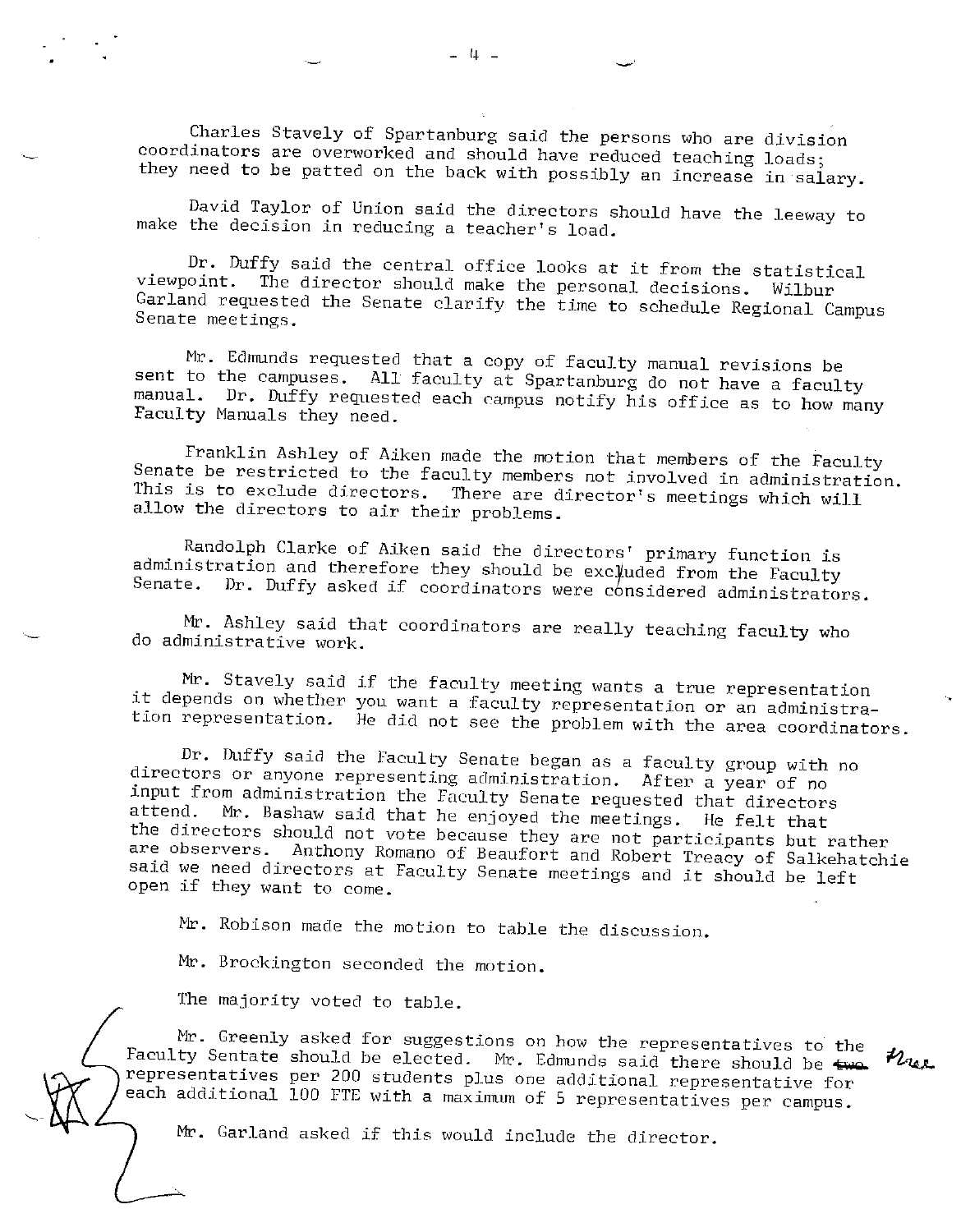Mr. Greenly said the director will not be elected but may come by hoice and the director will not vote. There will be a minimum of two epresentatives per campus and a maxjmum of five. Motion carried. See Appendix I.

Mr. Stavely requested that Dr. Brasington send FTE count to campuses.

A proposal for an annual meeting of all faculty of Regional Campuses in Columbia was adopted at an earlier meeting at Beaufort. Dr. Duffy said that the main campus would be glad to arrange for faculty to meet with department heads after the general meeting.

Mr. Taylor suggested having the meeting in the spring.

The following new business was considered:

Mr. Robison moved the student enrolled in five-year medical program *be* able to complete universjty work at the Regional Campuses if courses are available.

Mr. Stavely seconded the motion.

Dr. Patterson said there is a possibility that this had fallen through. It is an experimental program and goes back to the trustees October 25,<br>1971. It is possible the medical collage would marked in the Utober 25, It is possible the medical college would prefer to do business with the Regional Campuses than the main campus but at this point any action of this group might muddy the water.

Mrs. Joyce Parker of Coastal moved the motion be tabled.

 $Mr.$  Robison seconded the motion. The motion was tabled.

Mr. Edmunds brought up the matter of communications never reaching the faculty members and suggested that perhaps some communications should go to persons other than the director from the Associate Provost's office.

Mr. Robison made the motion that all members of the Regional Campus be provided with the following:

1) minutes of the faculty meeting on the main campus;<br>2) Faculty Sepate meeting on main carrus

2) Faculty Senate meeting on main campus;<br>3) minutes of Regional Campus Foculty Ser

minutes of Regional Campus Faculty Senate meeting on own campus.

The motion carried.

Mr. Greenly said the minutes should be sent by Dr. Brasington.

Mr. Stavely moved that Mr. Creenly, Dr. Brasington and Dr. Duffy fix the time for the faculty meeting for the year.

Mr. Robison seconded the motion. The motion carried.

Mr. Greenly moved to adjourn the meeting.